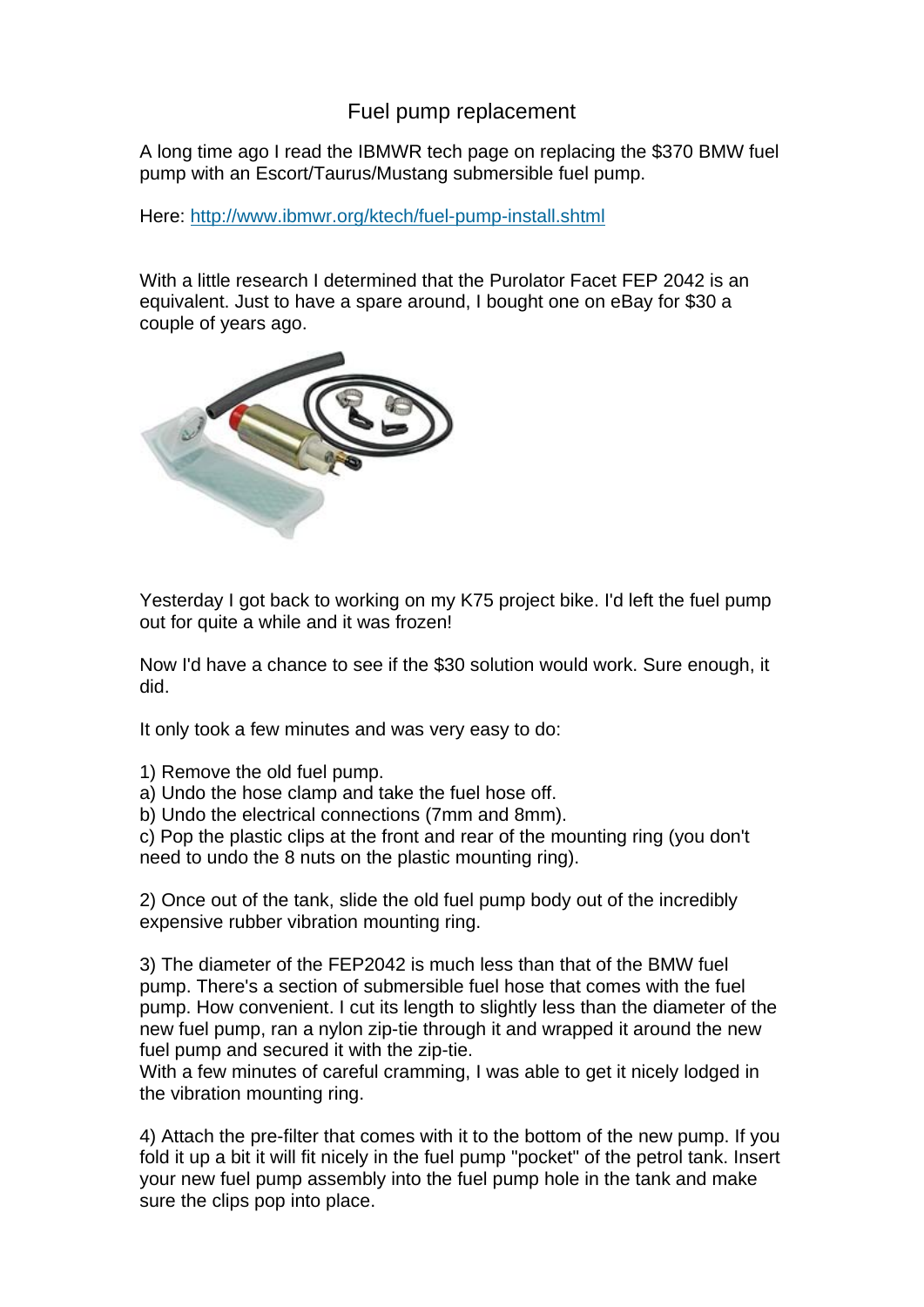5) The nozzle on the top of the fuel pump has a slightly larger diameter than the BMW one but the hose will fit over it. The IBMWR instructions say that the BMW hose clamp is too small to work. Not true. If you drop the hose clamp on first and then slide the fuel hose on you can use the old hose clamp.

6) Wire it up. Cut the ring terminals off of the black and yellow fuel pump wires from the tank. Put female blade connectors on each wire and crimp carefully. I used bare metal ones - who knows if the plastic on covered ones would dissolve in petrol.

Attach the black wire (ground) to the narrower blade terminal on the fuel pump. Attach the yellow wire to the wider blade terminal.

Vroom, vroom…and off you go.

I have a temporary tank on that bike now. When I move the real, freshly painted tank onto the bike and have my new fuel pump out, I'll try to remember to take some pictures.

The price of these fuel pumps has gone up drastically. Now they're a whopping \$36.95 on ebay!

If you're the paranoid type who likes to travel with one of everything under the sun, this fuel pump wouldn't take up very much room and you could take one along as a backup.

# **Aftermarket Fuel Pump Installation**

#### **Trouble shooting**

The simplest way to be sure the fuel pump is running is to turn on the key and hit the start button. The fuel pump relay activates and the pump will make a very audible whirring sound. Usually the bike starts so fast this sound is masked, but if it doesn't start, yet the pump is running, you'll easily hear it for a few seconds.

Other Data and Info: The BMW fuel pump is a Bosch unit. BMW Part Number: 16-12-1-461 576 List price as of 2004: \$248 Bosch Part Number: 0 580 463 999 *NOTE! NAPA identified that the above Bosch pump was in their Atlanta warehouse with a unit price of \$192 plus \$7 for shipping*

#### Substitute Part:

Bill Z. identified an immersible electric fuel pump that while not nearly as large as the stock Bosch unit, it will perform satisfactorily. His installation has 100,000 miles on it. Others, including Rick Landi have done the same installation. Rick's bike has 30,000 miles since this replacement as of this writing. I just completed the same project six days ago and now have 600 miles on the bike with no problems.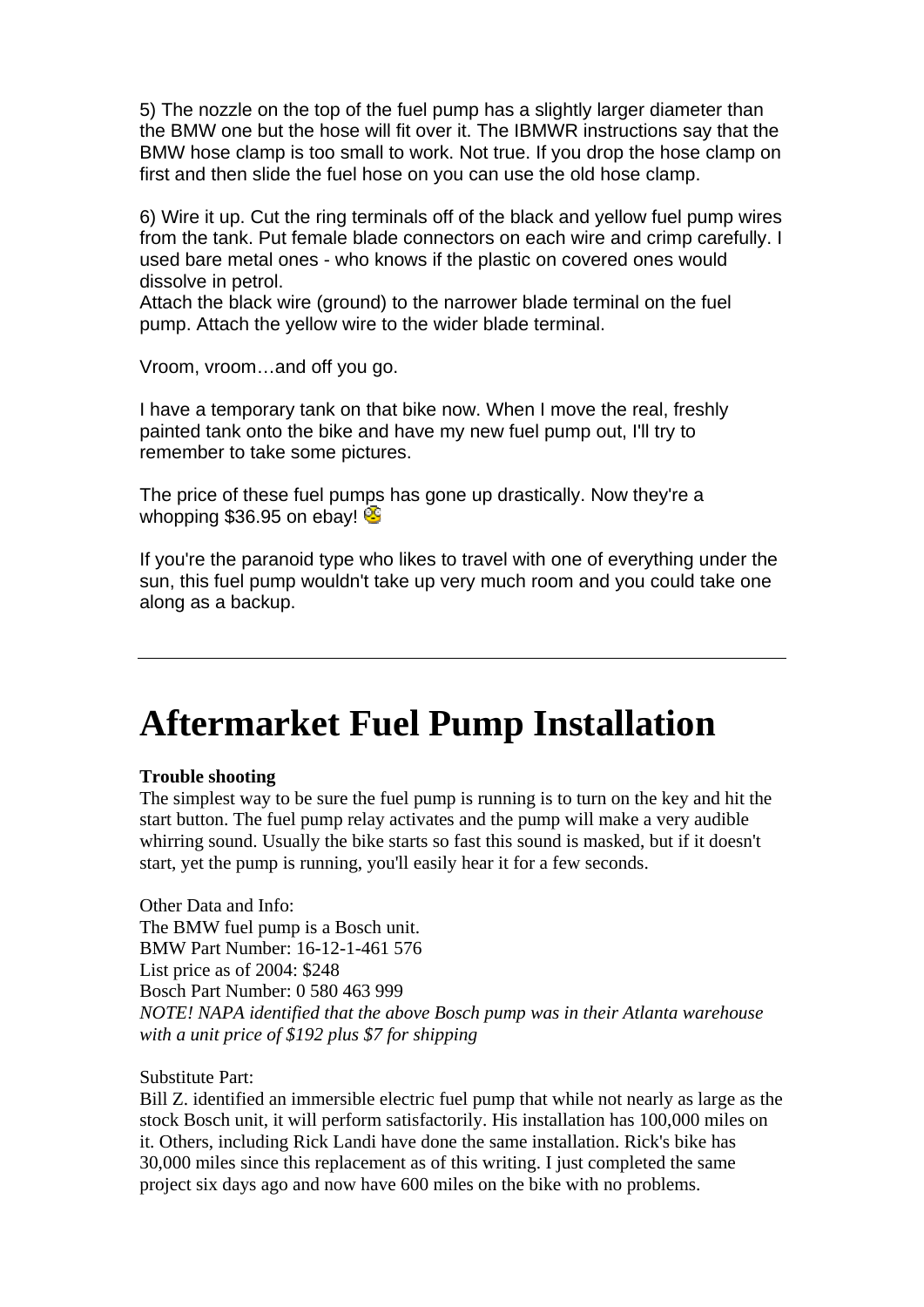NAPA Part Number: 2P74095 Price: \$66.94 Advance Auto Part Number: E-2042 Price: \$80.74

I examined both above units. They are virtually identical.

Also used to fabricate mount shims: NAPA petrol neck hose NAPA Part Number: 1030 Price: \$7 per foot

### **Installation**

Preliminary Steps:

- 1. Disconnect the battery
- 2. Remove the gas cap assembly
- 3. Drain the gas tank I used a simple siphon

In Tank Test - Optional: do only if you're comfortable with electrical work. A spark in this situation could be explosive.

- 1. Disconnect the pump power leads. Note that the nut and stud for the white, positive lead is smaller than those for the black, negative one.
- 2. Take a pair of alligator clip leads that are about 3 feet long. Clip one to the small, positive contact stud, and one to the larger negative. DO NOT CONNECT THE OTHER ENDS TO A POWER SOURCE UNTIL THE CLIPS ARE SECURE ON THE PUMP POWER TERMINALS. Otherwise a spark will occur in an explosive atmosphere.
- 3. Touch the positive lead to the positive  $(+)$  battery terminal and the negative lead to the negative (-) terminal. Verify that the pump does not run before removal. If it does, look elsewhere for the loss of fuel to your injectors.

Pump Removal Note: A quarter drive ratchet with a universal, several size extensions and metric sockets are very useful during removal and installation.

- 1. Disconnect the power leads to the fuel pump. The positive terminal is smaller than the negative to prevent crossed wires later.
- 2. Disconnect the fuel line from the top of the pump. Note that this is an ideal time to replace the fuel filter as well.
- 3. Remove the six mount nuts and the collar washers underneath that hold the pump mount ring to the tank plate.
- 4. Lift off the plastic hold down ring
- 5. Pull out the pump and rubber mount collar. Be careful not to damage the filter screen clipped to the bottom of the pump.
- 6. If you did not do the in tank direct power test, do that now. Apply 12 volts DC to the pump - positive  $(+)$  to the smaller stud, negative  $(-)$  to the larger. If it does not turn freely, it's bad.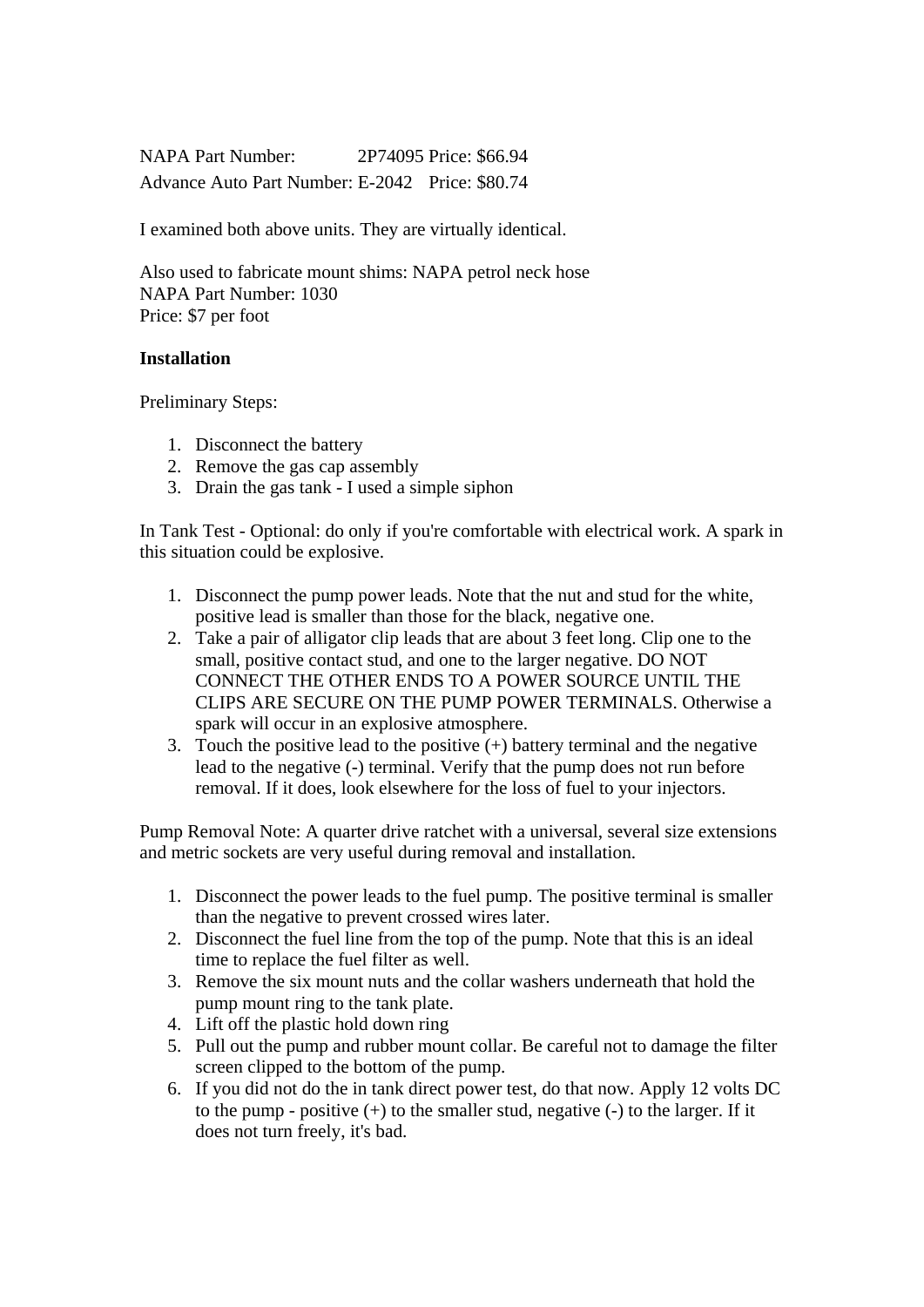## **Installation of the NAPA Pump**

*NOTE: the pump has three differences from the Bosch unit. It's substantially smaller. It has male spade type power terminals. And it has a very different filter, which I still managed to install and use. The main objective is to shim the diameter of the pump in some way so it is gripped by the rubber mount collar enough to hold the pump securely "after" the entire assembly is bolted in place, but not so much that it prevents installation.*

1. Get crimp on female spade connectors that will fit the two different sized male terminals on the pump. I found some at work so do not have part numbers to relate. I'd suggest opening the box at the store and shopping for connectors before you leave that fit.

*NOTE: this entire assembly is immersed in gasoline. Any material used must be gas tolerant. The crimp on connectors had plastic sleeves on them, which I cut off since I did not know how well they'd survive in the gas. I chose not to solder the connectors because of proximity to fuel vapours.*

*NOTE: yes, the electrical leads and connections are bare...and in gasoline when the pump is running.*

- 2. The barb on the fuel nipple is larger diameter than the one of the Bosch nipple. The existing fuel line will slide over the nipple end but the SS hose clap will not expand enough to slide over the barb. Get a hose clamp that's bigger before leaving the parts store.
- 3. Electrical connections
	- a. Cut off the eyelet terminations on the power leads.
	- b. Crimp the larger spade connector to the white lead. The positive  $(+)$ connector is the larger male spade on the pump.
	- c. Crimp the smaller spade connector on the black wire.
- 4. Orient the filter so that the long end points toward the side where the electrical terminals are located. Press the metal collar of the plastic mesh type filter on the inlet nipple of the pump.
- 5. Cut two pieces of the large fuel hose about 1 1/2 inches wide. These will be used as mount shims. Slit one down through the side.
- 6. Slide the full circle hose segment over the body of the pump...place about 1/3 of the way down from the top. Put the slit hose segment over top of that one.
- 7. Slide the pump with hose shims into the rubber mount collar from the bottom, making sure it protrudes from the top.
- 8. Slide the pump into the mount bracket from the top. It takes a little jiggling to get the filter through the hole where it can then flare out. Note the orientation of the power terminals before pressing the assembly into place. I set it so the terminals were toward the rear of the bike.
- 9. Slide the plastic flange over the mount studs. Put the collar washers in place, then the nuts and tighten the mount flange in place. Check that the pump is firmly grasped by the rubber collar.
- 10. Connect the fuel line to the outlet nipple and install the clamp being sure it does not touch or interfere with the electrical connections.
- 11. Slip the white wire connector over the positive terminal and the black over the negative.
- 12. Reconnect the battery.
- 13. Test start the bike.
- 14. If it runs then remount the gas cap.